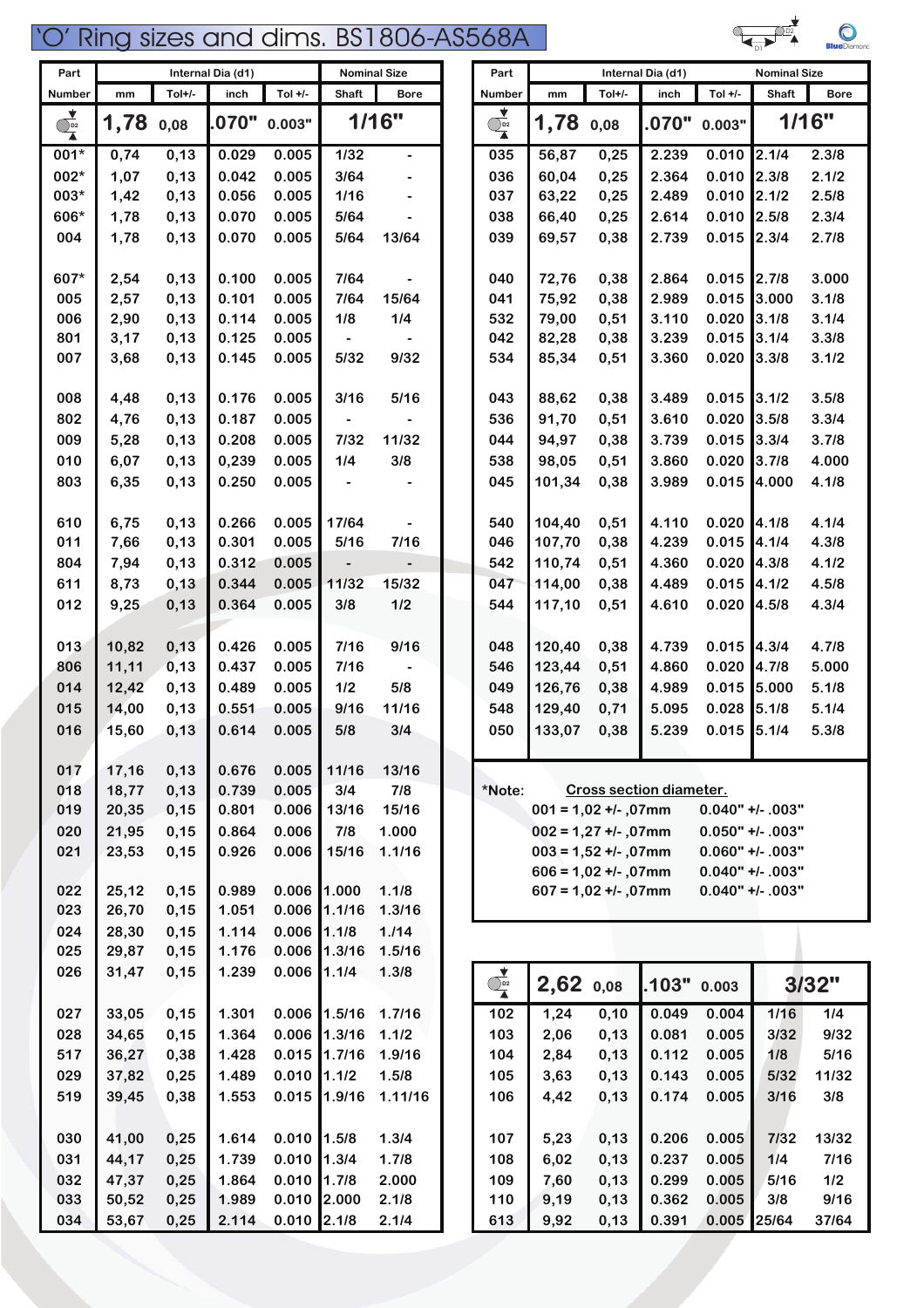

D1

 $\bigcirc$ 

| 138 | 53,65 | 0,25 | 2.112 | 0.010 | 12.1/16  | 2.5/16  | Part                 |               |        | Internal Dia (d1) |           |       | <b>Nominal Size</b> |  |
|-----|-------|------|-------|-------|----------|---------|----------------------|---------------|--------|-------------------|-----------|-------|---------------------|--|
| 139 | 55,25 | 0,25 | 2.175 | 0.010 | 12.3/16  | 2.3/8   | Number               | mm            | Tol+/- | inch              | Tol $+/-$ | Shaft | <b>Bore</b>         |  |
| 140 | 56,82 | 0,25 | 2.237 | 0.010 | 12.1/4   | 2.7/16  |                      |               |        |                   |           |       |                     |  |
| 141 | 58,42 | 0,25 | 2.300 | 0.010 | 2.5/16   | 2.1/2   | $\overline{O_{P^2}}$ | $3,53$ $0,10$ |        | $.139"$ 0.004"    |           |       | 1/8"                |  |
| 142 | 60,00 | 0,25 | 2.362 | 0.010 | 12.3/8   | 2.9/16  |                      |               |        |                   |           |       |                     |  |
|     |       |      |       |       |          |         |                      |               |        |                   |           |       |                     |  |
| 143 | 61,60 | 0,25 | 2.425 | 0.010 | 12.7/16  | 2.5/8   | 201                  | 4,34          | 0,13   | 0.171             | 0.005     | 3/16  | 7/16                |  |
| 144 | 63,17 | 0,25 | 2.487 | 0.010 | 12.1/2   | 2.11/16 | 202                  | 5,94          | 0,13   | 0.234             | 0.005     | 1/4   | 1/2                 |  |
| 145 | 64,77 | 0,25 | 2.550 | 0.010 | 12.9/16  | 2.3/4   | 203                  | 7,52          | 0,13   | 0.296             | 0.005     | 5/16  | 9/16                |  |
| 146 | 66,35 | 0,25 | 2.612 | 0.010 | 12.5/8   | 2.13/16 | 204                  | 9,12          | 0,13   | 0.359             | 0.005     | 3/8   | 5/8                 |  |
| 147 | 67,95 | 0,38 | 2.675 | 0.015 | 12.11/16 | 2.7/8   | 205                  | 10,69         | 0,13   | 0.421             | 0.005     | 7/16  | 11/16               |  |

|                                       |             |        | $m$ untinan Dia $(n)$ |               | טאטווווועו טוב        |             |                                                               |               |          | $m$ undi bia (u i $\prime$ |                                  | אים ושוויויטר |                     |
|---------------------------------------|-------------|--------|-----------------------|---------------|-----------------------|-------------|---------------------------------------------------------------|---------------|----------|----------------------------|----------------------------------|---------------|---------------------|
| Number                                | mm          | Tol+/- | inch                  | Tol $+/-$     | Shaft                 | <b>Bore</b> | Number                                                        | mm            | Tol+/-   | inch                       | Tol +/-                          | Shaft         | Bore                |
|                                       |             |        |                       |               |                       |             |                                                               |               |          |                            |                                  |               |                     |
| $\overline{\mathbf{Q}_{\mathbf{D}2}}$ | $2,62$ 0,08 |        | .103"                 | 0.003"        |                       | 3/32"       | $\begin{array}{c}\n\bullet \\ \bullet \\ \hline\n\end{array}$ | 2,62          | 0,08     | .103"                      | 0.003"                           |               | 3/32"               |
| 111                                   | 10,78       | 0, 13  | 0.424                 | 0.005         | 7/16                  | 5/8         | 148                                                           | 69,52         | 0,38     | 2.737                      | 0.015                            | 2.3/4         | 2.15/16             |
| 614                                   | 11,91       | 0,13   | 0.469                 | 0.005         | 15/32                 | 21/32       | 149                                                           | 71,12         | 0.38     | 2.800                      | 0.015                            | 2.13/16 3.000 |                     |
| 112                                   | 12,37       | 0, 13  | 0.487                 | 0.005         | $1/2$                 | 11/16       | 150                                                           | 72,69         | 0,38     | 2.862                      | 0.015                            | 2.7/8         | 3.1/16              |
| 615                                   | 13,10       | 0,13   | 0.516                 | 0.005         | 33/64                 | 45/64       | 640                                                           | 74,34         | 0,38     | 2.942                      | 0.015                            | 2.15/16 3.1/8 |                     |
| 113                                   | 13,95       | 0,13   | 0.549                 | 0.005         | 9/16                  | 3/4         | 151                                                           | 75,87         | 0,38     | 2.987                      | 0.015                            | 3.000         | 3.3/16              |
|                                       |             |        |                       |               |                       |             |                                                               |               |          |                            |                                  |               |                     |
| 616                                   | 15,08       | 0,13   | 0.594                 | 0.005         | 19/32                 | 25/32       | 641                                                           | 77,50         | 0,38     | 3.049                      | 0.015                            | 3.1/16        | 3.1/4               |
| 114                                   | 15,54       | 0, 13  | 0.612                 | 0.005         | 5/8                   | 13/16       | 642                                                           | 80,60         | 0,38     | 3.174                      | 0.015                            | 3.3/16        | 3.3/8               |
| 809                                   | 15,88       | 0,13   | 0.625                 | 0.005         |                       |             | 152                                                           | 82,22         | 0,38     | 3.237                      | 0.015                            | 3.1/4         | 3.7/16              |
| 115                                   | 17,13       | 0,13   | 0.674                 | 0.005         | 11/16                 | 7/8         | 643                                                           | 83,80         | 0,38     | 3.299                      | 0.015                            | 3.5/16        | 3.1/2               |
| 617                                   | 17,86       | 0,13   | 0.703                 | 0.005         |                       |             | 153                                                           | 88.57         | 0,38     | 3.487                      | 0.015                            | 3.1/2         | 3.11/16             |
|                                       |             |        |                       |               |                       |             |                                                               |               |          |                            |                                  |               |                     |
| 116                                   | 18,72       | 0,13   | 0.737                 | 0.005         | 3/4                   | 15/16       | 154                                                           | 94,93         | 0,38     | 3.737                      | 0.015                            | 3.3/4         | 3.15/16             |
| 117                                   | 20,29       | 0,15   | 0.799                 | 0.006         | 13/16                 | 1.000       | 155                                                           | 101,27        | 0,38     | 3.987                      | 0.015                            | 4.000         | 4.3/16              |
| 812                                   | 20,63       | 0,15   | 0.812                 | 0.006         |                       |             | 156                                                           | 107,63        | 0,38     | 4.237                      | 0.015                            | 4.1/4         | 4.7/16              |
| 118                                   | 21,89       | 0,15   | 0.862                 | 0.006         | 7/8                   | 1.1/16      | 157                                                           | 113,98        | 0,38     | 4.487                      | 0.015                            | 4.1/2         | 4.11/16             |
|                                       |             |        |                       |               |                       |             |                                                               |               |          |                            |                                  |               |                     |
| 813                                   | 22,22       | 0,15   | 0.875                 | 0.006         |                       |             | 158                                                           | 120,33        | 0,38     | 4.737                      | 0.015                            | 4.3/4         | 4.15/16             |
|                                       |             |        |                       |               |                       |             |                                                               |               |          |                            |                                  |               |                     |
| 119                                   | 23,47       | 0,15   | 0.925                 | 0.006         | 15/16                 | 1.1/8       | 159                                                           | 126,67        | 0,38     | 4.987                      | 0.015                            | 5.000         | 5.3/16              |
| 814                                   | 23,81       | 0,15   | 0.937                 | 0.006         | $\blacksquare$        |             | 160                                                           | 133,00        | 0,58     | 5.237                      | 0.023                            | 5.1/4         | 5.7/16              |
| 120                                   | 25,07       | 0,15   | 0.987                 | 0.006         | 1.000                 | 1.3/16      | 161                                                           | 139,38        | 0,58     | 5.487                      | 0.023                            | 5.1/2         | 5.11/16             |
| 121                                   | 26,64       | 0,15   | 1.049                 | 0.006         | 1.1/16                | 1.1/4       | 162                                                           | 145,72        | 0,58     | 5.737                      | 0.023                            | 5.3/4         | 5.15/16             |
| 122                                   | 28,25       | 0,15   | 1.112                 | 0.006         | 1.1/8                 | 1.5/16      | 163                                                           | 152,07        | 0,58     | 5.987                      | 0.023                            | 6.000         | 6.3/16              |
|                                       |             |        |                       |               |                       |             |                                                               |               |          |                            |                                  |               |                     |
| 123                                   | 29,82       | 0,15   | 1.174                 | 0.006         | 1.3/16                | 1.3/8       | 164                                                           | 158,41        | 0,58     | 6.237                      | 0.023                            | 6.1/4         | 6.7/16              |
| 124                                   | 31,42       | 0,15   | 1.237                 | 0.006         | 1.1/4                 | 1.7/16      | 165                                                           | 164,78        | 0,58     | 6.487                      | 0.023                            | 6.1/2         | 6.11/16             |
| 125                                   | 33,00       | 0,15   | 1.299                 | 0.006         | 1.5/16                | 1.1/2       | 166                                                           | 171,13        | 0,58     | 6.737                      | 0.023                            | 6.3/4         | 6.15/16             |
| 126                                   | 34,59       | 0,15   | 1.362                 | 0.006         | 1.3/8                 | 1.9/16      | 167                                                           | 177,47        | 0,58     | 6.987                      | 0.023                            | 7.000         | 7.3/16              |
| 127                                   | 36,17       | 0,15   | 1.424                 | 0.006         | 1.7/16                | 1.5/8       | 168                                                           | 183,83        | 0,76     | 7.237                      | 0.030                            | 7.1/4         | 7.7/16              |
|                                       |             |        |                       |               |                       |             |                                                               |               |          |                            |                                  |               |                     |
| 128                                   | 37,77       | 0,15   | 1.487                 | $0.006$ 1.1/2 |                       | 1.11/16     | 169                                                           | 190,18        | 0,76     | 7.487                      | $0.030$ 7.1/2                    |               | 7.11/16             |
| 129                                   | 39,34       | 0,25   | 1.549                 | 0.010         | 1.9/16                | 1.3/4       | 170                                                           | 196,53        | 0,76     | 7.737                      | 0.030                            | 7.3/4         | 7.15/16             |
| 130                                   | 40,95       | 0,25   | 1.612                 | 0.010         | 1.5/8                 | 1.13/16     | 171                                                           | 202,87        | 0.76     | 7.987                      | 0.030                            | 8.000         | 8.3/16              |
| 131                                   | 42,52       | 0,25   | 1.674                 | 0.010         | 1.11/16               | 1.7/8       | 172                                                           | 209,23        | 0,76     | 8.237                      | 0.030                            | 8.1/4         | 8.7/16              |
| 132                                   | 44,12       | 0,25   | 1.737                 | 0.010         | 1.3/4                 | 1.15/16     | 173                                                           | 215,58        | 0,76     | 8.487                      | 0.030                            | 8.1/2         | 8.11/16             |
|                                       |             |        |                       |               |                       |             |                                                               |               |          |                            |                                  |               |                     |
| 133                                   | 45,69       | 0,25   | 1.799                 | 0.010         | 1.13/16               | 2.000       | 174                                                           | 221,93        | 0,76     | 8.737                      | 0.030                            | 8.3/4         | 8.15/16             |
| 134                                   | 47,29       | 0,25   | 1.862                 | 0.010         | 1.7/8                 | 2.1/16      | 175                                                           | 228,28        | 0,76     | 8.987                      | 0.030                            | 9.000         | 9.3/16              |
| 135                                   | 48,90       | 0,25   | 1.925                 | 0.010         | 1.15/16               | 2.1/8       | 176                                                           | 234,63        | 0,76     | 9.237                      | 0.030                            | 9.1/4         | 9.7/16              |
| 136                                   | 50,47       | 0,25   | 1.987                 | 0.010         | 2.000                 | 2.3/16      | 177                                                           | 240,98        | 0,76     | 9.487                      | 0.030                            | 9.1/2         | 9.11/16             |
| 137                                   | 52,07       | 0,25   | 2.050                 | 0.010         | 2.1/16                | 2.1/4       | 178                                                           | 247,33        | 0,76     | 9.737                      | 0.030                            | 9.3/4         | 9.15/16             |
|                                       |             |        |                       |               |                       |             |                                                               |               |          |                            |                                  |               |                     |
| 138                                   | 53,65       | 0,25   | 2.112                 | 0.010         | 2.1/16                | 2.5/16      | Part                                                          |               |          | Internal Dia (d1)          |                                  |               | <b>Nominal Size</b> |
| 139                                   | 55,25       | 0,25   | 2.175                 | 0.010         | 2.3/16                | 2.3/8       | Number                                                        | mm            | $Tol+/-$ | inch                       | $\overline{\phantom{a}}$ Tol +/- | <b>Shaft</b>  | <b>Bore</b>         |
| 140                                   | 56,82       | 0,25   | 2.237                 | 0.010         | 2.1/4                 | 2.7/16      |                                                               |               |          |                            |                                  |               |                     |
| 141                                   | 58,42       | 0,25   | 2.300                 | 0.010         | 2.5/16                | 2.1/2       | ▼                                                             |               |          |                            |                                  |               |                     |
| 142                                   | 60,00       | 0,25   | 2.362                 | 0.010         | 2.3/8                 | 2.9/16      | $\overline{\mathbb{Q}}_2$                                     | $3,53$ $0,10$ |          |                            | $.139"$ 0.004"                   |               | 1/8"                |
|                                       |             |        |                       |               |                       |             |                                                               |               |          |                            |                                  |               |                     |
| 143                                   | 61,60       | 0,25   | 2.425                 | 0.010         | 2.7/16                | 2.5/8       | 201                                                           | 4,34          | 0,13     | 0.171                      | 0.005                            | 3/16          | 7/16                |
|                                       |             |        | 2.487                 |               | 2.1/2                 |             |                                                               |               |          |                            |                                  |               | 1/2                 |
| 144                                   | 63,17       | 0,25   |                       | 0.010         |                       | 2.11/16     | 202                                                           | 5,94          | 0,13     | 0.234                      | 0.005                            | 1/4           |                     |
| 145                                   | 64,77       | 0,25   | 2.550                 | 0.010         | 2.9/16                | 2.3/4       | 203                                                           | 7,52          | 0,13     | 0.296                      | 0.005                            | 5/16          | 9/16                |
| 146                                   | 66,35       | 0,25   | 2.612                 | $0.010$ 2.5/8 |                       | 2.13/16     | 204                                                           | 9,12          | 0,13     | 0.359                      | 0.005                            | 3/8           | 5/8                 |
| 147                                   | 67.95       | 0.38   | 2.675                 |               | $0.015$ 2.11/16 2.7/8 |             | 205                                                           | 10.69         | 0.13     | 0.421                      | 0.005                            | 7/16          | 11/16               |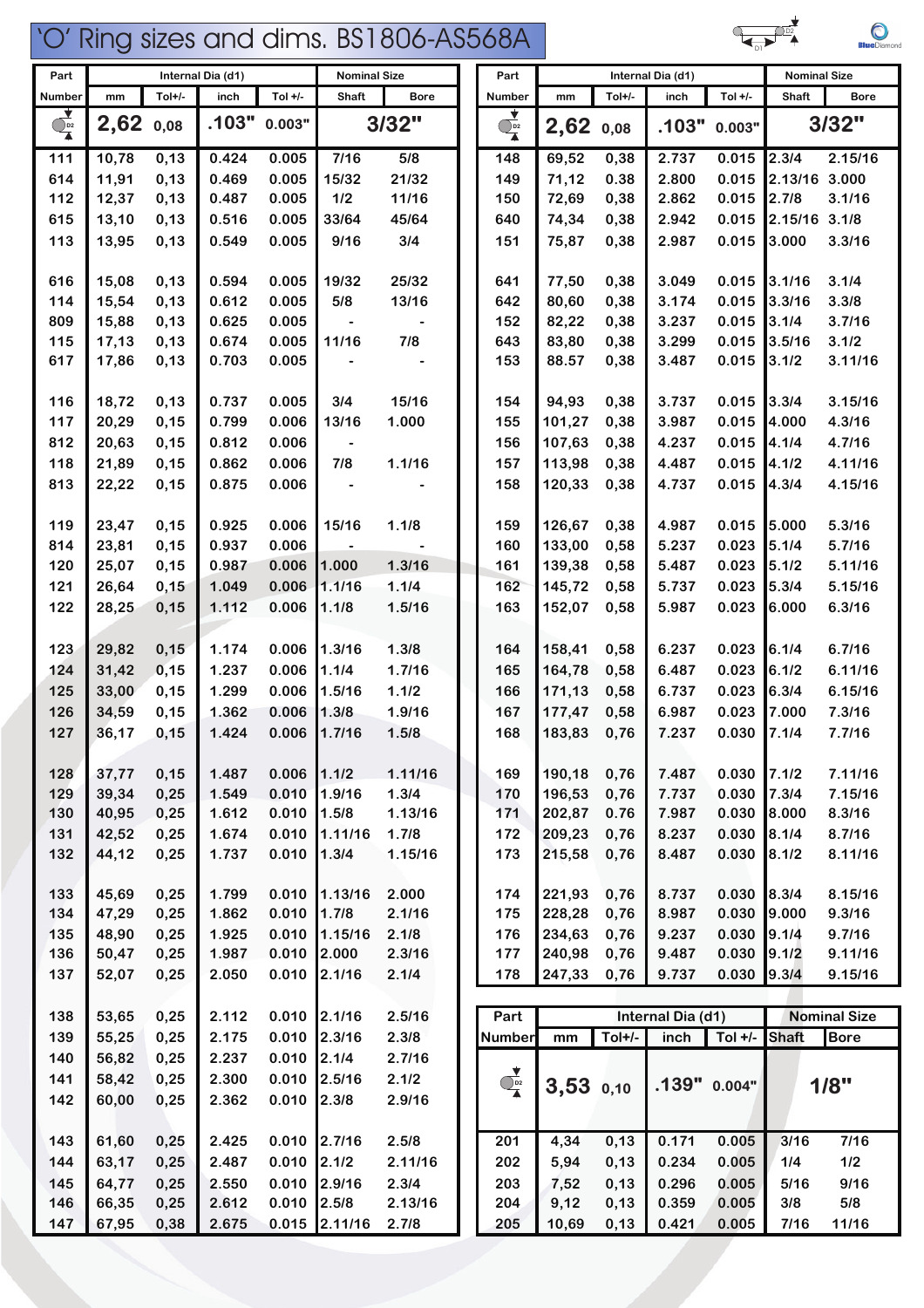

| rv |
|----|

| Part                           |             | Internal Dia (d1) |       |           | <b>Nominal Size</b>      |                   | Part                                 |        | Internal Dia (d1) |       |           | <b>Nominal Size</b> |                 |
|--------------------------------|-------------|-------------------|-------|-----------|--------------------------|-------------------|--------------------------------------|--------|-------------------|-------|-----------|---------------------|-----------------|
| <b>Number</b>                  | mm          | Tol+/-            | inch  | Tol $+/-$ | Shaft                    | <b>Bore</b>       | <b>Number</b>                        | mm     | Tol+/-            | inch  | Tol $+/-$ | <b>Shaft</b>        | <b>Bore</b>     |
| $\overline{\mathcal{O}_{P^2}}$ | $3,53$ 0,10 |                   | .139" | 0.004"    |                          | 1/8"              | ⊻<br>$\overline{\bigcirc}_{D2}$<br>Ā | 3,53   | 0,10              | .139" | 0.004"    |                     | 1/8"            |
| 206                            | 12,29       | 0,13              | 0.484 | 0.005     | $1/2$                    | 3/4               | 842                                  | 68,26  | 0,38              | 2.687 | 0.015     |                     | 2.11/16 2.15/16 |
| 207                            | 13,87       | 0,13              | 0.546 | 0.005     | 9/16                     | 13/16             | 232                                  | 69,44  | 0,38              | 2.734 | 0.015     | 2.3/4               | 3.000           |
| 208                            | 15,47       | 0,13              | 0.609 | 0.005     | 5/8                      | 7/8               | 843                                  | 69,85  | 0,38              | 2.750 | 0.015     | 2.13/16             |                 |
| 209                            | 17,04       | 0,13              | 0.671 | 0.005     | 11/16                    | 15/16             | 844                                  | 71,44  | 0,38              | 2.812 | 0.015     |                     |                 |
| 210                            | 18,64       | 0,15              | 0.734 | 0.006     | 3/4                      | 1.000             | 233                                  | 72,62  | 0,38              | 2.859 | 0.015     | 2.7/8               | 3.1/8           |
| 211                            | 20,22       | 0,15              | 0.796 | 0.006     | 13/16                    | 1.1/16            | 845                                  | 73,02  | 0,38              | 2.875 | 0.015     |                     |                 |
| 212                            | 21,82       | 0,15              | 0.859 | 0.006     | 7/8                      | 1.1/8             | 846                                  | 74,60  | 0,38              | 2.937 | 0.015     | 2.15/16             | 3.3/16          |
| 213                            | 23,40       | 0,15              | 0.921 | 0.006     | 15/16                    | 1.3/16            | 234                                  | 75,80  | 0,38              | 2.984 | 0.015     | 3.000               | 3.1/4           |
| 214                            | 24,99       | 0,15              | 0.984 | 0.006     | 1.000                    | 1.1/4             | 235                                  | 78,97  | 0,38              | 3.109 | 0.015     | 3.1/8               | 3.3/8           |
| 618                            | 25,80       | 0,15              | 1.016 | 0.006     | 1.1/64                   |                   | 236                                  | 82,14  | 0,38              | 3.234 | 0.015     | 3.1/4               | 3.1/2           |
| 215                            | 26,58       | 0,15              | 1.046 | 0.006     | 1.1/16                   | 1.5/16            | 237                                  | 85,32  | 0,38              | 3.359 | 0.015     | 3.3/8               | 3.5/8           |
| 216                            | 28,17       | 0,15              | 1.109 | 0.006     | 1.1/8                    | 1.3/8             | 238                                  | 88,50  | 0,38              | 3.484 | 0.015     | 3.1/2               | 3.3/4           |
| 217                            | 29,75       | 0,15              | 1.171 | 0.006     | 1.3/16                   | 1.7/16            | 239                                  | 91,67  | 0,38              | 3.609 | 0.015     | 3.5/8               | 3.7/8           |
| 218                            | 31,34       | 0,15              | 1.234 | 0.006     | 1.1/4                    | 1.1/2             | 240                                  | 94,84  | 0,38              | 3.734 | 0.015     | 3.3/4               | 4.000           |
| 219                            | 32,92       | 0,15              | 1.296 | 0.006     | 1.5/16                   | 1.9/16            | 241                                  | 98,02  | 0,38              | 3.859 | 0.015     | 3.7/8               | 4.1/8           |
| 220                            | 34,52       | 0,15              | 1.359 | 0.006     | 1.3/8                    | 1.5/8             | 242                                  | 101,20 | 0,38              | 3.984 | 0.015     | 4.000               | 4.1/4           |
| 221                            | 36,10       | 0,15              | 1.421 | 0.006     | 1.7/16                   | 1.11/16           | 243                                  | 104,37 | 0,38              | 4.109 | 0.015     | 4.1/8               | 4.3/8           |
| 222                            | 37,69       | 0,15              | 1.484 | 0.006     | 1.1/2                    | 1.3/4             | 244                                  | 107,54 | 0,38              | 4.234 | 0.015     | 4.1/4               | 4.1/2           |
| 824                            | 39,69       | 0,25              | 1.563 | 0.010     | 1.9/16                   | 1.13/16           | 245                                  | 110,72 | 0,38              | 4.359 | 0.015     | 4.3/8               | 4.5/8           |
| 223                            | 40,87       | 0,25              | 1.609 | 0.010     | 1.5/8                    | 1.7/8             | 246                                  | 113,90 | 0,38              | 4.484 | 0.015     | 4.1/2               | 4.3/4           |
| 825                            | 41,28       | 0,25              | 1.625 | 0.010     | 1.5/8                    |                   | 247                                  | 117,07 | 0,38              | 4.609 | 0.015     | 4.5/8               | 4.7/8           |
| 826                            | 42,86       | 0,25              | 1.687 | 0.010     |                          | 1.11/16 1.15/16   | 248                                  | 120,25 | 0,38              | 4.734 | 0.015     | 4.3/4               | 5.000           |
| 224                            | 44,04       | 0,25              | 1.734 | 0.010     | 1.3/4                    | 2.000             | 249                                  | 123,42 | 0,38              | 4.859 | 0.015     | 4.7/8               | 5.1/8           |
| 827                            | 44,45       | 0,25              | 1.750 | 0.010     |                          |                   | 250                                  | 126,60 | 0,38              | 4.984 | 0.015     | 5.000               | 5.1/4           |
| 828                            | 46,04       | 0,25              | 1.812 | 0.010     | 1.13/16 2.1/16           |                   | 251                                  | 129,77 | 0,58              | 5.108 | 0.023     | 5.1/8               | 5.3/8           |
|                                |             |                   |       |           |                          |                   |                                      |        |                   |       |           |                     |                 |
| 225                            | 47,22       | 0,25              | 1.859 | 0.010     | 1.7/8                    | 2.1/8             | 252                                  | 132,94 | 0,58              | 5.234 | 0.023     | 5.1/4               | 5.1/2           |
| 829                            | 47,63       | 0,25              | 1.875 | 0.010     | $\overline{\phantom{0}}$ |                   | 253                                  | 136,12 | 0,58              | 5.359 | 0.023     | 5.3/8               | 5.5/8           |
| 830                            | 49,21       | 0,25              | 1.937 | 0.010     | 1.15/16 2.3/16           |                   | 254                                  | 139,30 | 0,58              | 5.484 | 0.023     | 5.1/2               | 5.3/4           |
| 226                            | 50,40       | 0,25              | 1.984 | 0.010     | 2.000                    | 2.1/4             | 255                                  | 142,47 | 0,58              | 5.609 | 0.023     | 5.5/8               | 5.7/8           |
| 831                            | 50,80       | 0,25              | 2.000 | 0.010     |                          |                   | 256                                  | 145,65 | 0,58              | 5.734 | 0.023     | 5.3/4               | 6.000           |
| 832                            | 52,39       | 0,25              | 2.062 | 0.010     | 2.1/16                   | 2.5/16            | 257                                  | 148,82 | 0,58              | 5.859 | 0.023     | 5.7/8               | 6.1/8           |
| 227                            | 53,57       | 0,25              | 2.109 | 0.010     | 2.1/8                    | 2.3/8             | 258                                  | 151,99 | 0,58              | 5.984 | 0.023     | 6.000               | 6.1/4           |
| 833                            | 53,98       | 0,25              | 2.125 | 0.010     | $\overline{\phantom{a}}$ |                   | 259                                  | 158,35 | 0,58              | 6.234 | 0.023     | 6.1/4               | 6.1/2           |
| 834                            | 55,56       | 0,25              | 2.187 | 0.010     | 2.3/16                   | 2.7/16            | 260                                  | 164,70 | 0,58              | 6.484 | 0.023     | 6.1/2               | 6.3/4           |
| 228                            | 56,74       | 0,25              | 2.234 | 0.010     | 2.1/4                    | 2.1/2             | 261                                  | 171,05 | 0,58              | 6.734 | 0.023     | 6.3/4               | 7.000           |
| 835                            | 57,15       | 0,25              | 2.250 | 0.010     | $\overline{\phantom{a}}$ | $\hbox{\small -}$ | 262                                  | 177,40 | 0,58              | 6.984 | 0.023     | 7.000               | 7.1/4           |
| 836                            | 58,74       | 0,25              | 2.312 | 0.010     | 2.5/16                   | 2.9/16            | 263                                  | 183,75 | 0,76              | 7.234 | 0.030     | 7.1/4               | 7.1/2           |
| 229                            | 59,92       | 0,25              | 2.359 | 0.010     | 2.3/8                    | 2.5/8             | 264                                  | 190,10 | 0,76              | 7.484 | 0.030     | 7.1/2               | 7.3/4           |
| 837                            | 60,33       | 0,25              | 2.375 | 0.010     | 2.3/8                    |                   | 265                                  | 196,44 | 0,76              | 7.734 | 0.030     | 7.3/4               | 8.000           |
| 838                            | 61,90       | 0,25              | 2.437 | 0.010     | 2.7/16                   | 2.11/16           | 266                                  | 202,79 | 0,76              | 7.984 | 0.030     | 8.000               | 8.1/4           |
| 230                            | 63,09       | 0,25              | 2.484 | 0.010     | 2.1/2                    | 2.3/4             | 267                                  | 209,14 | 0,76              | 8.234 | 0.030     | 8.1/4               | 8.1/2           |
| 839                            | 63,50       | 0,25              | 2.500 | 0.010     |                          |                   | 268                                  | 215,49 | 0,76              | 8.484 | 0.030     | 8.1/2               | 8.3/4           |
| 840                            | 65,10       | 0,25              | 2.563 | 0.010     | 2.9/16                   | 2.13/16           | 269                                  | 221,84 | 0,76              | 8.734 | 0.030     | 8.3/4               | 9.000           |
| 231                            | 66,27       | 0,25              | 2.609 | 0.010     | 2.5/8                    | 2.7/8             | 270                                  | 228,19 | 0,76              | 8.984 | 0.030     | 9.000               | 9.1/4           |
| 841                            | 66,67       | 0,38              | 2.625 | 0.015     | $\overline{\phantom{a}}$ | $\blacksquare$    | 271                                  | 234,54 | 0,76              | 9.234 | 0.030     | 9.1/4               | 9.1/2           |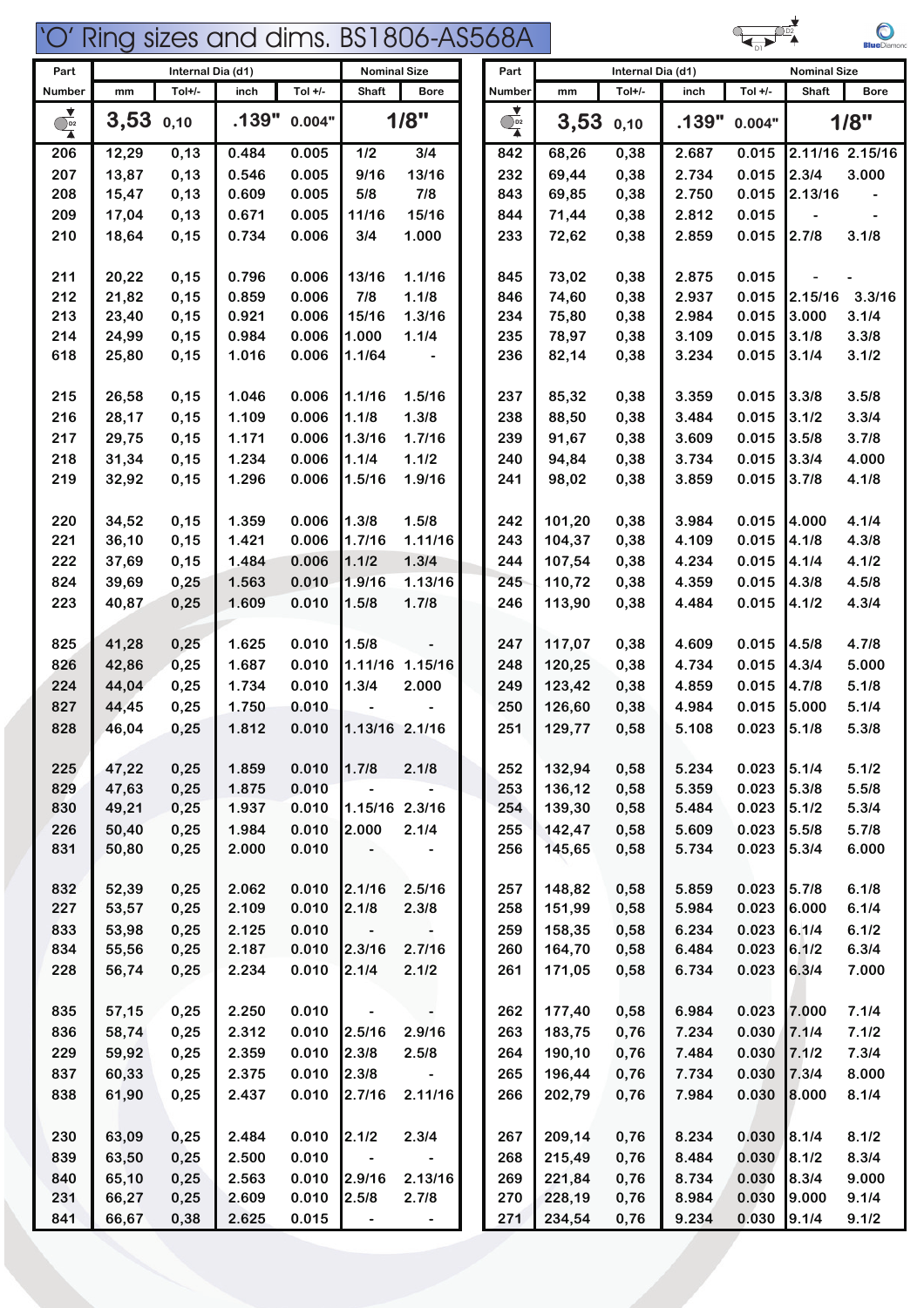| Part                         |        | Internal Dia (d1) |        | <b>Nominal Size</b> |              | Part        |                  | Internal Dia (d1) |          |       | <b>Nominal Size</b> |              |                  |
|------------------------------|--------|-------------------|--------|---------------------|--------------|-------------|------------------|-------------------|----------|-------|---------------------|--------------|------------------|
| <b>Number</b>                | mm     | Tol+/-            | inch   | Tol $+/-$           | <b>Shaft</b> | <b>Bore</b> | <b>Number</b>    | mm                | $Tol+/-$ | inch  | Tol $+/-$           | <b>Shaft</b> | Bo               |
| $\overrightarrow{O_{p_{2}}}$ | 3,53   | 0,10              | .139"  | 0.004"              | 1/8"         |             | $\sum_{\lambda}$ | 5,34              | 0,13     | .210" | 0.005"              | 3/16"        |                  |
| 272                          | 240,89 | 0,76              | 9.484  | 0.030               | 19.1/2       | 9.3/4       | 334              | 66,04             | 0,25     | 2.600 | 0.010               | 2.5/8        | 3.0              |
| 273                          | 247,24 | 0,76              | 9.734  | 0.030               | 19.3/4       | 10.000      | 335              | 69,22             | 0,38     | 2.725 | 0.015               | 2.3/4        | 3.1              |
| 274                          | 253,59 | 0,76              | 9.984  | 0.030               | 10.000       | 10.1/4      | 336              | 72,40             | 0,38     | 2.850 | 0.015               | 2.7/8        | 3.1              |
| 275                          | 266,30 | 0,76              | 10.484 | 0.030               | 10.1/2       | 10.3/4      | 619              | 74,63             | 0,38     | 2.938 | 0.015               | 2.15/16      | 3.5 <sub>1</sub> |
| 276                          | 279,00 | 0,76              | 10.984 | 0.030               | 11.000       | 11.1/4      | 337              | 75,57             | 0,38     | 2.975 | 0.015               | 3.000        | 3.3              |
|                              |        |                   |        |                     |              |             |                  |                   |          |       |                     |              |                  |
| 277                          | 291,70 | 0,76              | 11.484 | 0.030               | 11.1/2       | 11.3/4      | 338              | 78,74             | 0,38     | 3.100 | 0.015               | 3.1/8        | 3.1              |
| 278                          | 304,39 | 0,76              | 11.984 | 0.030               | 12.000       | 12.1/4      | 620              | 79,77             | 0,38     | 3.141 | 0.015               |              |                  |
| 279                          | 329,80 | 0,76              | 12.984 | 0.030               | 13.000       | 13.1/4      | 339              | 81,92             | 0,38     | 3.225 | 0.015               | 3.1/4        | 3.5              |
| 280                          | 355,20 | 0,76              | 13.984 | 0.030               | 14.000       | 14.1/4      | 340              | 85,09             | 0,38     | 3.350 | 0.015               | 3.3/8        | 3.3              |
| 281                          | 380,60 | 0,76              | 14.984 | 0.030               | 15.000       | 15.1/4      | 341              | 88,27             | 0,38     | 3.475 | 0.015               | 3.1/2        | 3.7              |
|                              |        |                   |        |                     |              |             |                  |                   |          |       |                     |              |                  |
| 282                          | 405,26 | 1,14              | 15.955 | 0.045               | 16.000       | 16.1/4      | 621              | 89,69             | 0,38     | 3.531 | 0.015               | 3.9/16       | 3.15             |
| 283                          | 430,66 | 1,14              | 16.955 | 0.045               | 17.000       | 17.1/4      | 342              | 91,44             | 0,38     | 3.600 | 0.015               | 3.5/8        | 4.0              |
| 284                          | 456,06 | 1,14              | 17.955 | 0.045               | 18.000       | 18.1/4      | 343              | 94,62             | 0,38     | 3.725 | 0.015               | 3.3/4        | 4.1              |

| Part                                                          | Internal Dia (d1) |        |       |           | <b>Nominal Size</b> |             | 347  | 107,32 | 0,38 | 4.225 | 0.015 | 4.1/4 | 4.5/8 |
|---------------------------------------------------------------|-------------------|--------|-------|-----------|---------------------|-------------|------|--------|------|-------|-------|-------|-------|
| Number                                                        | mm                | Tol+/- | inch  | Tol $+/-$ | Shaft               | <b>Bore</b> | 623  | 109,54 | 0.38 | 4.312 | 0.015 |       |       |
| $\begin{array}{c}\n\bullet \\ \bullet \\ \hline\n\end{array}$ | 5,34              | 0,13   | .210" | 0.005"    |                     | 3/16"       | 348  | 110,49 | 0,38 | 4.350 | 0.015 | 4.3/8 | 4.3/4 |
| 309                                                           | 10,46             | 0, 13  | 0.412 | 0.005     | 7/16                | 13/16       | 349  | 113,67 | 0,38 | 4.475 | 0.015 | 4.1/2 | 4.7/8 |
| 310                                                           | 12,07             | 0, 13  | 0.475 | 0.005     | 1/2                 | 7/8         | 350  | 116,84 | 0,38 | 4.600 | 0.015 | 4.5/8 | 5.000 |
| 311                                                           | 13,64             | 0,13   | 0.537 | 0.005     | 9/16                | 15/16       | 350A | 117,48 | 0,38 | 4.625 | 0.015 |       |       |
| 312                                                           | 15,24             | 0,13   | 0.600 | 0.005     | 5/8                 | 1.000       | 351  | 120,02 | 0,38 | 4.725 | 0.015 | 4.3/4 | 5.1/8 |
| 313                                                           | 16,81             | 0,13   | 0.662 | 0.005     | 11/16               | 1.1/16      | 351A | 120,70 | 0,38 | 4.750 | 0.015 |       |       |
|                                                               |                   |        |       |           |                     |             |      |        |      |       |       |       |       |
| 314                                                           | 18,42             | 0,13   | 0.725 | 0.005     | 3/4                 | 1.1/8       | 352  | 123,20 | 0,38 | 4.850 | 0.015 | 4.7/8 | 5.1/4 |
| 315                                                           | 19,99             | 0, 15  | 0.787 | 0.006     | 13/16               | 1.3/16      | 352A | 123,80 | 0,38 | 4.875 | 0.015 |       |       |
| 316                                                           | 21,59             | 0, 15  | 0.850 | 0.006     | 7/8                 | 1.1/4       | 353  | 126,37 | 0,38 | 4.975 | 0.015 | 5.000 | 5.3/8 |
| 317                                                           | 23,16             | 0,15   | 0.912 | 0.006     | 15/16               | 1.5/16      | 353A | 127,00 | 0,58 | 5.000 | 0.023 |       |       |
| 318                                                           | 24,77             | 0,15   | 0.975 | 0.006     | 1.000               | 1.3/8       | 354  | 129,54 | 0,58 | 5.100 | 0.023 | 5.1/8 | 5.1/2 |
|                                                               |                   |        |       |           |                     |             |      |        |      |       |       |       |       |
| 319                                                           | 26,34             | 0, 15  | 1.037 | 0.006     | 1.1/16              | 1.7/16      | 354A | 130,18 | 0,58 | 5.125 | 0.023 |       |       |
| 320                                                           | 27,94             | 0, 15  | 1.100 | 0.006     | 1.1/8               | 1.1/2       | 355  | 132,72 | 0,58 | 5.225 | 0.023 | 5.1/4 | 5.5/8 |
| 321                                                           | 29,51             | 0,15   | 1.162 | 0.006     | 1.3/16              | 1.9/16      | 355A | 133,35 | 0,58 | 5.250 | 0.023 |       |       |
| 322                                                           | 31,12             | 0,15   | 1.225 | 0.006     | 1.1/4               | 1.5/8       | 356  | 135,90 | 0,58 | 5.350 | 0.023 | 5.3/8 | 5.3/4 |
| 323                                                           | 32,69             | 0, 15  | 1.287 | 0.006     | 1.5/16              | 1.11/16     | 356A | 136,53 | 0,58 | 5.375 | 0.023 |       |       |
|                                                               |                   |        |       |           |                     |             |      |        |      |       |       |       |       |
| 324                                                           | 34,29             | 0,15   | 1.350 | 0.006     | 1.3/8               | 1.3/4       | 357  | 139,07 | 0,58 | 5.475 | 0.023 | 5.1/2 | 5.7/8 |
| 325                                                           | 37,47             | 0,25   | 1.475 | 0.010     | 1.1/2               | 1.7/8       | 357A | 139,70 | 0,58 | 5.500 | 0.023 |       |       |
| 326                                                           | 40,65             | 0,25   | 1.600 | 0.010     | 1.5/8               | 2.000       | 358  | 142,24 | 0,58 | 5.600 | 0.023 | 5.5/8 | 6.000 |
| 327                                                           | 43,82             | 0,25   | 1.725 | 0.010     | 1.3/4               | 2.1/8       | 358A | 142,88 | 0,58 | 5.625 | 0.023 |       |       |
| 328                                                           | 47,00             | 0,25   | 1.850 | 0.010     | 1.7/8               | 2.1/4       | 359  | 145,42 | 0,58 | 5.725 | 0.023 | 5.3/4 | 6.1/8 |
|                                                               |                   |        |       |           |                     |             |      |        |      |       |       |       |       |
| 329                                                           | 50,16             | 0,25   | 1.975 | 0.010     | 2.000               | 2.3/8       | 359A | 146,05 | 0,58 | 5.750 | 0.023 |       |       |
| 330                                                           | 53,34             | 0,25   | 2.100 | 0.010     | 2.1/8               | 2.1/2       | 360  | 148,60 | 0,58 | 5.850 | 0.023 | 5.7/8 | 6.1/4 |
| 331                                                           | 56,52             | 0,25   | 2.225 | 0.010     | 2.1/4               | 2.5/8       | 360A | 149,23 | 0,58 | 5.875 | 0.023 |       |       |
| 332                                                           | 59,70             | 0,25   | 2.350 | 0.010     | 2.3/8               | 2.3/4       | 361  | 151,77 | 0,58 | 5.975 | 0.023 | 6.000 | 6.3/8 |
| 333                                                           | 62,87             | 0,25   | 2.475 | 0.010     | 2.1/2               | 2.7/8       | 361A | 155,00 | 0,58 | 6.100 | 0.023 | 6.1/8 | 6.1/2 |

| Part                                                          |             |        | Internal Dia (d1) |               | <b>Nominal Size</b> |             | Part                           |        | Internal Dia (d1) |       |           | <b>Nominal Size</b>      |                |
|---------------------------------------------------------------|-------------|--------|-------------------|---------------|---------------------|-------------|--------------------------------|--------|-------------------|-------|-----------|--------------------------|----------------|
| Number                                                        | mm          | Tol+/- | inch              | Tol $+/-$     | Shaft               | <b>Bore</b> | Number                         | mm     | Tol+/-            | inch  | Tol $+/-$ | Shaft                    | <b>Bore</b>    |
| $\begin{array}{c}\n\bullet \\ \bullet \\ \hline\n\end{array}$ | $3,53$ 0,10 |        | .139"             | 0.004"        |                     | 1/8"        | Y<br>$\overline{\mathbb{Q}}_2$ | 5,34   | 0,13              | .210" | 0.005"    | 3/16"                    |                |
| 272                                                           | 240,89      | 0,76   | 9.484             | 0.030         | 9.1/2               | 9.3/4       | 334                            | 66,04  | 0,25              | 2.600 | 0.010     | 2.5/8                    | 3.000          |
| 273                                                           | 247,24      | 0,76   | 9.734             | 0.030         | 9.3/4               | 10.000      | 335                            | 69,22  | 0,38              | 2.725 | 0.015     | 2.3/4                    | 3.1/8          |
| 274                                                           | 253,59      | 0,76   | 9.984             | 0.030         | 10.000              | 10.1/4      | 336                            | 72,40  | 0,38              | 2.850 | 0.015     | 2.7/8                    | 3.1/4          |
| 275                                                           | 266,30      | 0,76   | 10.484            | 0.030         | 10.1/2              | 10.3/4      | 619                            | 74,63  | 0,38              | 2.938 | 0.015     | 2.15/16                  | 3.5/16         |
| 276                                                           | 279,00      | 0,76   | 10.984            | 0.030         | 11.000              | 11.1/4      | 337                            | 75,57  | 0,38              | 2.975 | 0.015     | 3.000                    | 3.3/8          |
| 277                                                           | 291,70      | 0,76   | 11.484            | 0.030         | 11.1/2              | 11.3/4      | 338                            | 78,74  | 0,38              | 3.100 | 0.015     | 3.1/8                    | 3.1/2          |
| 278                                                           | 304,39      | 0,76   | 11.984            | 0.030         | 12.000              | 12.1/4      | 620                            | 79,77  | 0,38              | 3.141 | 0.015     |                          |                |
| 279                                                           | 329,80      | 0,76   | 12.984            | 0.030         | 13.000              | 13.1/4      | 339                            | 81,92  | 0,38              | 3.225 | 0.015     | 3.1/4                    | 3.5/8          |
| 280                                                           | 355,20      | 0,76   | 13.984            | 0.030         | 14.000              | 14.1/4      | 340                            | 85,09  | 0,38              | 3.350 | 0.015     | 3.3/8                    | 3.3/4          |
| 281                                                           | 380,60      | 0,76   | 14.984            | 0.030         | 15.000              | 15.1/4      | 341                            | 88,27  | 0,38              | 3.475 | 0.015     | 3.1/2                    | 3.7/8          |
| 282                                                           | 405,26      | 1,14   | 15.955            | 0.045         | 16.000              | 16.1/4      | 621                            | 89,69  | 0,38              | 3.531 | 0.015     | 3.9/16                   | 3.15/16        |
| 283                                                           | 430,66      | 1,14   | 16.955            | 0.045         | 17.000              | 17.1/4      | 342                            | 91,44  | 0,38              | 3.600 | 0.015     | 3.5/8                    | 4.000          |
| 284                                                           | 456,06      | 1,14   | 17.955            | 0.045         | 18.000              | 18.1/4      | 343                            | 94,62  | 0,38              | 3.725 | 0.015     | 3.3/4                    | 4.1/8          |
|                                                               |             |        |                   |               |                     |             | 344                            | 97,80  | 0,38              | 3.850 | 0.015     | 3.7/8                    | 4.1/4          |
|                                                               |             |        |                   |               |                     |             | 622                            | 100,00 | 0,38              | 3.937 | 0.015     | 3.15/16                  | 4.5/16         |
|                                                               |             |        |                   |               |                     |             | 345                            | 100,97 | 0,38              | 3.975 | 0.015     | 4.000                    | 4.3/8          |
|                                                               |             |        |                   |               |                     |             | 346                            | 104,14 | 0,38              | 4.100 | 0.015     | 4.1/8                    | 4.1/2          |
| Part                                                          |             |        | Internal Dia (d1) |               | <b>Nominal Size</b> |             | 347                            | 107,32 | 0,38              | 4.225 | 0.015     | 4.1/4                    | 4.5/8          |
| Number                                                        | mm          | Tol+/- | inch              | Tol $+/-$     | Shaft               | <b>Bore</b> | 623                            | 109,54 | 0.38              | 4.312 | 0.015     |                          |                |
| $\overline{\mathbb{Q}}_{2}^{2}$                               | 5,34 0,13   |        | .210"             | 0.005"        |                     | 3/16"       | 348                            | 110,49 | 0,38              | 4.350 | 0.015     | 4.3/8                    | 4.3/4          |
| 309                                                           | 10,46       | 0, 13  | 0.412             | 0.005         | 7/16                | 13/16       | 349                            | 113,67 | 0,38              | 4.475 | 0.015     | 4.1/2                    | 4.7/8          |
| 310                                                           | 12,07       | 0, 13  | 0.475             | 0.005         | 1/2                 | 7/8         | 350                            | 116,84 | 0,38              | 4.600 | 0.015     | 4.5/8                    | 5.000          |
| 311                                                           | 13,64       | 0,13   | 0.537             | 0.005         | 9/16                | 15/16       | 350A                           | 117,48 | 0,38              | 4.625 | 0.015     | $\hbox{\small -}$        |                |
| 312                                                           | 15,24       | 0,13   | 0.600             | 0.005         | 5/8                 | 1.000       | 351                            | 120,02 | 0,38              | 4.725 | 0.015     | 4.3/4                    | 5.1/8          |
| 313                                                           | 16,81       | 0, 13  | 0.662             | 0.005         | 11/16               | 1.1/16      | 351A                           | 120,70 | 0,38              | 4.750 | 0.015     |                          |                |
| 314                                                           | 18,42       | 0, 13  | 0.725             | 0.005         | 3/4                 | 1.1/8       | 352                            | 123,20 | 0,38              | 4.850 | 0.015     | 4.7/8                    | 5.1/4          |
| 315                                                           | 19,99       | 0,15   | 0.787             | 0.006         | 13/16               | 1.3/16      | 352A                           | 123,80 | 0,38              | 4.875 | 0.015     |                          |                |
| 316                                                           | 21,59       | 0,15   | 0.850             | 0.006         | 7/8                 | 1.1/4       | 353                            | 126,37 | 0,38              | 4.975 | 0.015     | 5.000                    | 5.3/8          |
| 317                                                           | 23,16       | 0,15   | 0.912             | 0.006         | 15/16               | 1.5/16      | 353A                           | 127,00 | 0,58              | 5.000 | 0.023     |                          |                |
| 318                                                           | 24,77       | 0,15   | 0.975             | 0.006         | 1.000               | 1.3/8       | 354                            | 129,54 | 0,58              | 5.100 | 0.023     | 5.1/8                    | 5.1/2          |
| 319                                                           | 26,34       | 0,15   | 1.037             | 0.006         | 1.1/16              | 1.7/16      | 354A                           | 130,18 | 0,58              | 5.125 | 0.023     |                          |                |
| 320                                                           | 27,94       | 0,15   | 1.100             | 0.006         | 1.1/8               | 1.1/2       | 355                            | 132,72 | 0,58              | 5.225 | 0.023     | 5.1/4                    | 5.5/8          |
| 321                                                           | 29,51       | 0,15   | 1.162             | 0.006         | 1.3/16              | 1.9/16      | 355A                           | 133,35 | 0,58              | 5.250 | 0.023     | $\overline{\phantom{a}}$ | $\blacksquare$ |
| 322                                                           | 31,12       | 0,15   | 1.225             | 0.006         | 1.1/4               | 1.5/8       | 356                            | 135,90 | 0,58              | 5.350 | 0.023     | 5.3/8                    | 5.3/4          |
| 323                                                           | 32,69       | 0,15   | 1.287             | 0.006         | 1.5/16              | 1.11/16     | 356A                           | 136,53 | 0,58              | 5.375 | 0.023     |                          |                |
| 324                                                           | 34,29       | 0,15   | 1.350             | 0.006         | 1.3/8               | 1.3/4       | 357                            | 139,07 | 0,58              | 5.475 | 0.023     | 5.1/2                    | 5.7/8          |
| 325                                                           | 37,47       | 0,25   | 1.475             | 0.010         | 1.1/2               | 1.7/8       | 357A                           | 139,70 | 0,58              | 5.500 | 0.023     |                          |                |
| 326                                                           | 40,65       | 0,25   | 1.600             | 0.010         | 1.5/8               | 2.000       | 358                            | 142,24 | 0,58              | 5.600 | 0.023     | 5.5/8                    | 6.000          |
| 327                                                           | 43,82       | 0,25   | 1.725             | 0.010         | 1.3/4               | 2.1/8       | 358A                           | 142,88 | 0,58              | 5.625 | 0.023     |                          |                |
| 328                                                           | 47,00       | 0,25   | 1.850             | 0.010         | 1.7/8               | 2.1/4       | 359                            | 145,42 | 0,58              | 5.725 | 0.023     | 5.3/4                    | 6.1/8          |
|                                                               |             |        |                   |               |                     |             |                                |        |                   |       |           |                          |                |
| 329                                                           | 50,16       | 0,25   | 1.975             | 0.010         | 2.000               | 2.3/8       | 359A                           | 146,05 | 0,58              | 5.750 | 0.023     |                          |                |
| 330                                                           | 53,34       | 0,25   | 2.100             | 0.010         | 2.1/8               | 2.1/2       | 360                            | 148,60 | 0,58              | 5.850 | 0.023     | 5.7/8                    | 6.1/4          |
| 331                                                           | 56,52       | 0,25   | 2.225             | 0.010         | 2.1/4               | 2.5/8       | 360A                           | 149,23 | 0,58              | 5.875 | 0.023     |                          |                |
| 332                                                           | 59,70       | 0,25   | 2.350             | $0.010$ 2.3/8 |                     | 2.3/4       | 361                            | 151,77 | 0,58              | 5.975 | 0.023     | 6.000                    | 6.3/8          |
| 333                                                           | 62,87       | 0,25   | 2.475             | $0.010$ 2.1/2 |                     | 2.7/8       | 361A                           | 155,00 | 0,58              | 6.100 | 0.023     | 6.1/8                    | 6.1/2          |

D1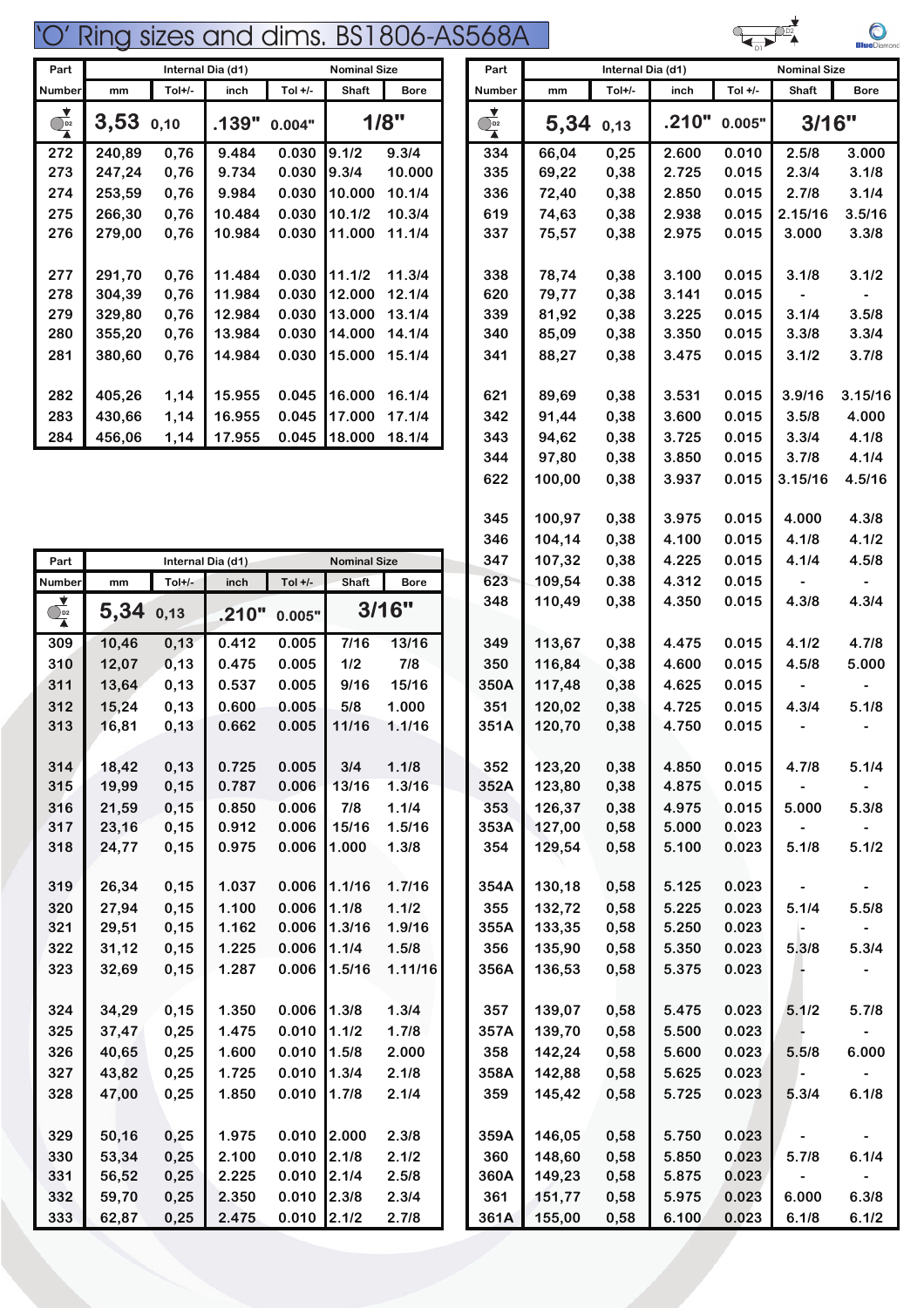

 $\bigcirc$ 

| Part                           | Internal Dia (d1)<br><b>Nominal Size</b> |                   |                |                | Part                |                 | Internal Dia (d1) |                  |              | <b>Nominal Size</b> |                |                  |                  |
|--------------------------------|------------------------------------------|-------------------|----------------|----------------|---------------------|-----------------|-------------------|------------------|--------------|---------------------|----------------|------------------|------------------|
| Number                         | mm                                       | Tol+/-            | inch           | Tol $+/-$      | <b>Shaft</b>        | <b>Bore</b>     | <b>Number</b>     | mm               | Tol+/-       | inch                | Tol $+/-$      | <b>Shaft</b>     | <b>Bore</b>      |
| ▼<br>$\overline{\mathbb{Q}}_2$ | 5,34                                     | 0,13              | .210"          | 0.005"         |                     | 3/16"           | $\frac{1}{4}$     | 6,99             | 0,15         | .275"               | 0.006"         |                  | 1/4"             |
| 362                            | 158,12                                   | 0,58              | 6.225          | 0.023          | 6.1/4               | 6.5/8           | 625               | 124,60           | 0,38         | 4.906               | 0.015          |                  |                  |
| 362A                           | 161,30                                   | 0,58              | 6.350          | 0.023          | 6.3/8               | 6.3/4           | 429               | 126,37           | 0,38         | 4.975               | 0.015          | 5.000            | 5.1/2            |
| 363                            | 164,47                                   | 0,58              | 6.475          | 0,023          | 6.1/2               | 6.5/8           | 430               | 129,54           | 0,58         | 5.100               | 0.023          | 5.1/8            | 5.5/8            |
| 363A                           | 167,70                                   | 0,58              | 6.600          | 0.023          | 6.5/8               | 7.000           | 431               | 132,72           | 0,58         | 5.225               | 0.023          | 5.1/4            | 5.3/4            |
| 364                            | 170,82                                   | 0,58              | 6.725          | 0.023          | 6.3/4               | 7.1/8           | 626               | 134,50           | 0,58         | 5.297               | 0.023          |                  |                  |
|                                |                                          |                   |                |                |                     |                 |                   |                  |              |                     |                |                  |                  |
| 365                            | 177,17                                   | 0,58              | 6.975          | 0.023          | 17.000              | 7.3/8           | 432               | 135,90           | 0,58         | 5.350               | 0.023          | 5.3/8            | 5.7/8            |
| 366                            | 183,52                                   | 0,76              | 7.225          | 0.030          | 7.1/4               | 7.5/8           | 433               | 139,07           | 0,58         | 5.475               | 0.023          | 5.1/2            | 6.000            |
| 367                            | 189,87                                   | 0,76              | 7.425          | 0.030          | 7.1/2               | 7.7/8           | 434               | 142,24           | 0,58         | 5.600               | 0.023          | 5.5/8            | 6.1/8            |
| 368                            | 196,22                                   | 0,76              | 7.725          | 0.030          | 7.3/4               | 8.1/8           | 435               | 145,42           | 0,58         | 5.725               | 0.023          | 5.3/4            | 6.1/4            |
| 369                            | 202,57                                   | 0,76              | 7.976          | 0.030          | 8.000               | 8.3/8           | 436               | 148,60           | 0,58         | 5.850               | 0.023          | 5.7/8            | 6.3/8            |
| 370                            | 208,92                                   | 0,76              | 8.225          | 0.030          | 8.1/4               | 8.5/8           | 437               | 151,77           | 0,58         | 5.975               | 0.023          | 6.000            | 6.1/2            |
| 371                            | 215,27                                   | 0,76              | 8.475          | 0.030          | 8.1/2               | 8.7/8           | 872               | 155,60           | 0,58         | 6.125               | 0.023          | 6.1/8            | 6.5/8            |
| 372                            | 221,62                                   | 0,76              | 8.725          | 0.030          | 8.3/4               | 9.1/8           | 438               | 158,12           | 0,58         | 6.225               | 0.023          | 6.1/4            | 6.3/4            |
| 373                            | 227,97                                   | 0.76              | 8.975          | 0.030          | 19.000              | 9.3/8           | 627               | 159,50           | 0,58         | 6.281               | 0.023          |                  |                  |
|                                |                                          |                   |                |                |                     | 9.5/8           |                   | 161,90           | 0,58         |                     |                |                  |                  |
| 374                            | 234,32                                   | 0,76              | 9.225          | 0.030          | [9.1/4]             |                 | 874               |                  |              | 6.375               | 0.023          |                  |                  |
| 375                            | 240,67                                   | 0,76              | 9.475          | 0.030          | 9.1/2               | 9.7/8           | 439               | 164,47           | 0,58         | 6.475               | 0.023          | 6.1/2            | 7.000            |
| 376                            | 247,02                                   | 0,76              | 9.725          | 0.030          | 9.3/4               | 10.1/8          | 628               | 166,70           | 0,58         | 6.563               | 0.023          | 6.9/16           | 7.1/16           |
| 377                            | 253,37                                   | 0,76              | 9.975          | 0.030          | 10.000              | 10.3/8          | 876               | 168,30           | 0,58         | 6.625               | 0.023          | 6.5/8            | 7.1/8            |
| 378                            | 266,07                                   | 0,76              | 10.475         | 0.030          | 10.1/2              | 10.7/8          | 440               | 170,82           | 0,58         | 6.725               | 0.023          | 6.3/4            | 7.1/4            |
| 379                            | 278,77                                   | 0,76              | 10.975         | 0.030          | 11.000              | 11.3/8          | 878               | 174,60           | 0,58         | 6.875               | 0.023          |                  |                  |
|                                |                                          |                   |                |                |                     |                 |                   |                  |              |                     |                |                  |                  |
| 380                            | 291,47                                   | 0,76              | 11.475         | 0.030          | 11.1/2              | 11.7/8          | 441               | 117,17           | 0,58         | 6.975               | 0.023          | 7.000            | 7.1/2            |
| 381                            | 304,17                                   | 0,76              | 11.975         | 0.030          | 12.000              | 12.3/8          | 441A              | 181,00           | 0,76         | 7.125               | 0.030          |                  |                  |
| 382                            | 329,57                                   | 0,76              | 12.975         | 0.030          | 13.000              | 13.3/8          | 442               | 183,52           | 0,76         | 7.225               | 0.030          | 7.1/4            | 7.314            |
| 383                            | 354,97                                   | 0,76              | 13.975         | 0.030          | 14.000              | 14.3/8          | 442A              | 187,30           | 0,76         | 7.375               | 0.030          | 7.3/8            | 7.7/8            |
| 384                            | 380,37                                   | 0,76              | 14.975         | 0.030          | 15.000              | 15.3/8          | 443               | 189,87           | 0,76         | 7.475               | 0.030          | 7.1/2            | 8.000            |
|                                |                                          |                   |                |                |                     |                 |                   |                  |              |                     |                |                  |                  |
| 385                            | 405,26                                   | 1,14              | 15.975         | 0.045          | 16.000              | 16.3/8          | 443A              | 193,70           | 0,76         | 7.625               | 0.030          | 7.5/8            | 8.1/8            |
| 386                            | 430,66                                   | 1,14              | 16.975         | 0.045          | 17.000              | 17.3/8          | 444               | 196,22           | 0,76         | 7.725               | 0.030          | 7.3/4            | 8.1/4            |
| 387                            | 456,06                                   | 1,14              | 17.975         | 0.045          | 18.000              | 18.3/8          | 444A              | 199,80           | 0,76         | 7.875               | 0.030          | 7.7/8            | 8.3/8            |
| 388                            | 481,46                                   | 1,14              | 18.975         | 0.045          | 19.000              | 19.3/8          | 445               | 202,57           | 0,76         | 7.975               | 0.030          | 8.000            | 8.1/2            |
| 389                            | 506,81                                   | 1,14              | 19.975         | 0.045          | 20.000              | 20.3/8          | 445A              | 208,92           | 0,76         | 8.225               | 0.030          | 8.1/4            | 8.3/4            |
|                                |                                          |                   |                |                |                     |                 |                   |                  |              |                     |                |                  |                  |
| 390                            | 532,20                                   | 1,14              | 20.975         | 0.045          | 21.000              | 21.3/8          | 446               | 215,27           | 0,76         | 8.475               | 0.030          | 8.1/2            | 9.000            |
| 391                            | 557,60                                   | 1,14              | 21.955         | 0.045          | 22.000              | 22.3/8          | 446A              | 221,62           | 0,76         | 8.752               | 0.030          | 8.3/4            | 9.1/4            |
| 392                            | 582,68                                   | 1,52              | 22.940         | 0.060          | 23.000              | 23.3/8          | 447               | 227,97           | 0,76         | 8.975               | 0.030          | 9.000            | 9.1/2            |
| 393                            | 608,08                                   | 1,52              | 23.940         | 0.060          | 24.000              | 24.3/8          | 447A              | 234,32           | 0,76         | 9.225               | 0.030          | 9.1/4            | 9.3/4            |
| 394                            | 633,48                                   | 1,52              | 24.940         | 0.060          | 25.000              | 25.3/8          | 448               | 240,67           | 0,76         | 9.475               | 0.030          | 9.1/2            | 10.000           |
|                                |                                          |                   |                |                |                     |                 |                   |                  |              |                     |                |                  |                  |
| 395                            | 658,88                                   | 1,52              | 25.940         | 0.060          | 26.000              | 26.3/8          | 448A              | 247,00           | 0,76         | 9.725               | 0.030          | 9.3/4            | 10.1/4           |
|                                |                                          |                   |                |                |                     |                 | 449               | 253,57           | 0,76         | 9.975               | 0.030          | 10.000           | 10.1/2           |
| Part                           |                                          | Internal Dia (d1) |                |                | <b>Nominal Size</b> |                 | 449A              | 259,70           | 0,76         | 10.225              | 0.030          | 10.1/4           | 10.3/4           |
| Number                         | mm                                       | Tol+/-            | inch           | Tol $+/-$      | <b>Shaft</b>        | <b>Bore</b>     | 450               | 266,07           | 0,76         | 10.475              | 0.030          | 10.1/2           | 11.000           |
| $\overrightarrow{O_{D2}}$      | 6,99                                     | 0,15              | .275"          | 0.006"         |                     | 1/4"            | 450A              | 272,40           | 0,76         | 10.725              | 0.030          | 10.3/4           | 11.1/4           |
| 425                            | 113,67                                   | 0,38              | 4.475          | 0.015          | 4.1/2               | 5.000           | 451               | 278,77           |              | 10.975              | 0.030          | 11.000           | 11.1/2           |
|                                |                                          |                   |                |                |                     |                 |                   |                  | 0,76         |                     |                |                  |                  |
| 624<br>426                     | 114,70<br>116,84                         | 0,38<br>0,38      | 4.516<br>4.600 | 0.015<br>0.015 | 4.9/16<br>4.5/8     | 5.1/16<br>5.1/8 | 451A<br>452       | 285,10<br>291,47 | 0,76<br>0,76 | 11.225<br>11.475    | 0.030<br>0.030 | 11.1/4<br>11.1/2 | 11.3/4<br>12.000 |
| 427                            | 120,02                                   | 0,38              | 4.725          | 0.015          | 4.3/4               | 5.1/4           | 452A              | 297,80           | 0,76         | 11.725              | 0.030          | 11.3/4           | 12.1/4           |
|                                |                                          |                   |                |                |                     |                 |                   |                  |              |                     |                |                  |                  |
| 428                            | 123,20                                   | 0,38              | 4.850          | $0.015$ 4.7/8  |                     | 5.3/8           | 453               | 304,17           | 0,76         | 11.975              | 0.030          | 12.000           | 12.1/2           |